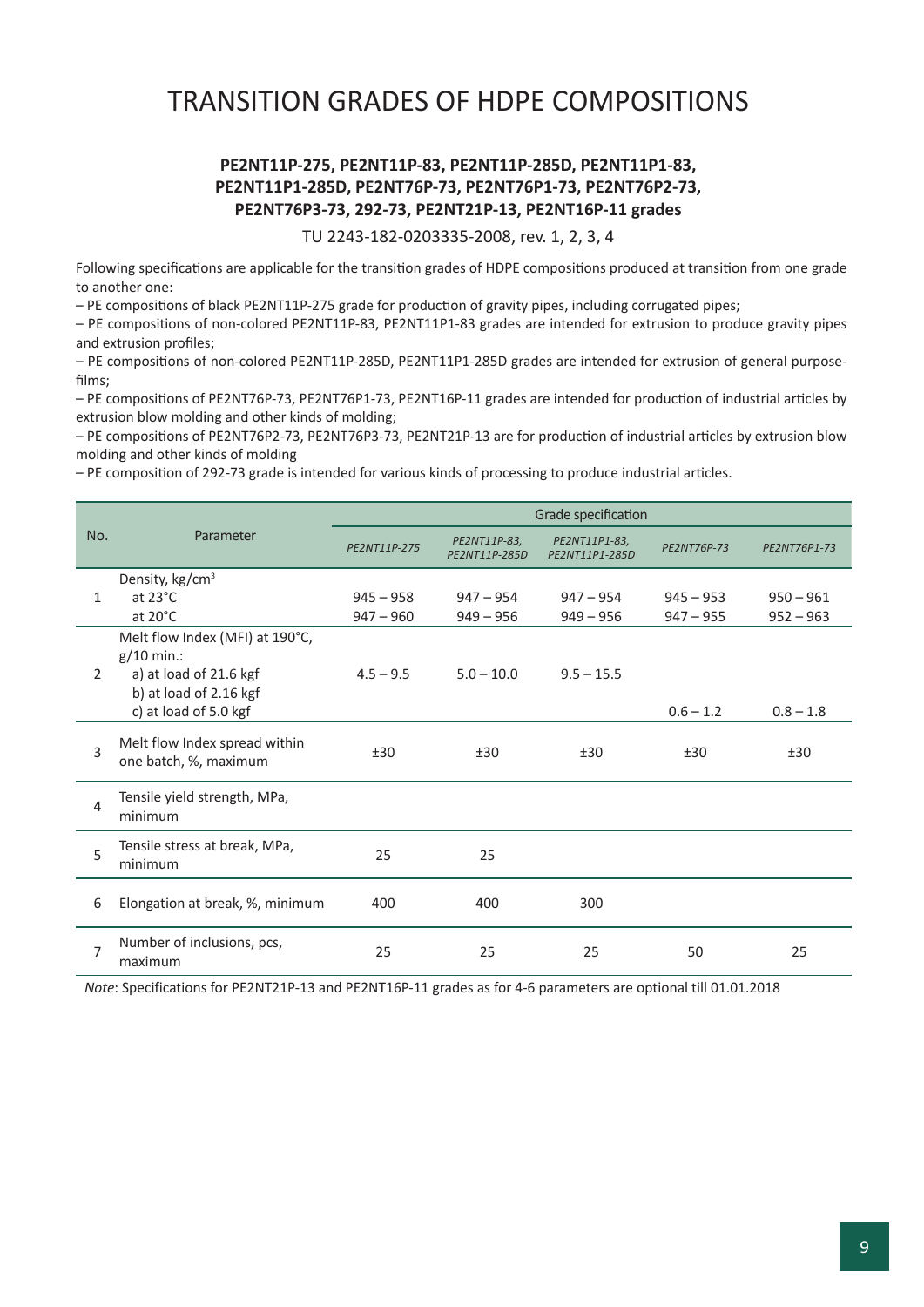|                | Parameter                                                                                                                    | Grade specification        |                            |                            |                            |                            |  |  |
|----------------|------------------------------------------------------------------------------------------------------------------------------|----------------------------|----------------------------|----------------------------|----------------------------|----------------------------|--|--|
| No.            |                                                                                                                              | PE2NT76P2-73               | PE2NT76P3-73               | 292-73                     | PE2NT21P-13                | PE2NT16P-11                |  |  |
| $\mathbf{1}$   | Density, kg/cm <sup>3</sup><br>at $23^{\circ}$ C<br>at $20^{\circ}$ C                                                        | $950 - 961$<br>$952 - 963$ | $950 - 961$<br>$952 - 963$ | $952 - 961$<br>$955 - 963$ | $938 - 950$<br>$940 - 952$ | $923 - 940$<br>$925 - 945$ |  |  |
| $\overline{2}$ | Melt flow Index (MFI) at 190°C,<br>$g/10$ min.:<br>a) at load of 21.6 kgf<br>b) at load of 2.16 kgf<br>c) at load of 5.0 kgf | $1.6 - 2.6$                | $3.2 - 10.0$               | $8.0 - 17.0$               | $3.0 - 5.0$                | $2.5 - 3.7$                |  |  |
| 3              | Melt flow Index spread within<br>one batch, %, maximum                                                                       | ±30                        | ±30                        | ±30                        | ±30                        | ±30                        |  |  |
| $\overline{4}$ | Tensile yield strength, MPa,<br>minimum                                                                                      |                            |                            |                            | 10                         | 10                         |  |  |
| 5              | Tensile stress at break, MPa,<br>minimum                                                                                     |                            |                            |                            | 15                         | 15                         |  |  |
| 6              | Elongation at break, %, minimum                                                                                              |                            |                            |                            | 400                        | 500                        |  |  |
| 7              | Number of inclusions, pcs,<br>maximum                                                                                        | 25                         | 25                         | 25                         | 50                         | 50                         |  |  |

*Note*: Specifications for PE2NT21P-13 and PE2NT16P-11 grades as for 4-6 parameters are optional till 01.01.2018

**Packaging, handling and storage:** in PE and PP bags assuring products' preservation and maintaining their quality as per documentation approved under the appropriate procedure. Transportation by combined roofed transport in accordance with rules of carriage related to this mode of transport.

Warranty shelf life – 5 years from production date.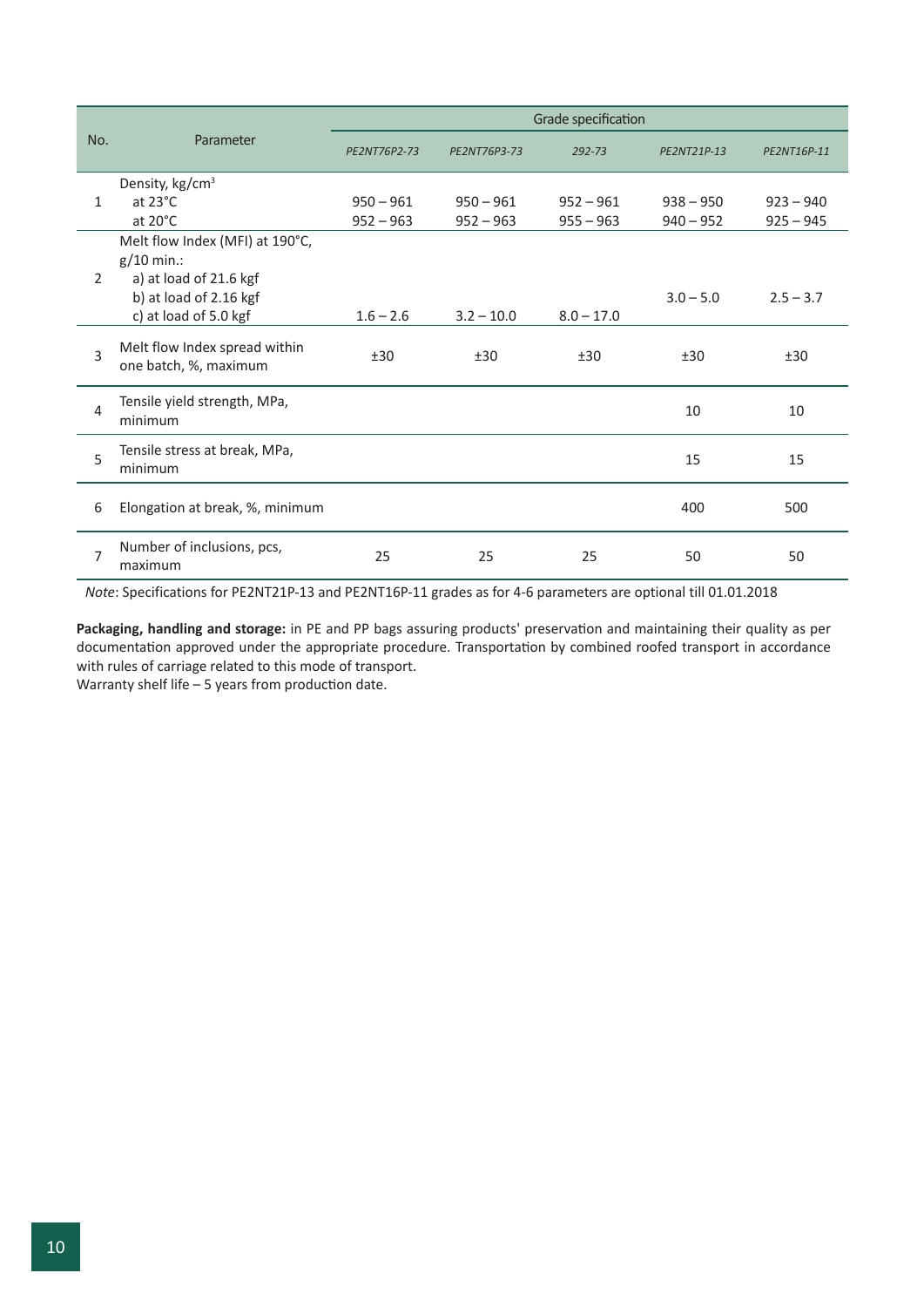## HDPE COMPOSITIONS

### **PE2NT22Т-12, PE2NТ76Т-17, PE2NТ21Т-13, 296-83, 297-285, 297-285Д, 298-285, 298-285D grades**

TU 2211-138-00203335-2007, rev. 1– 5

Following specifications are applicable for HDPE of PE2NT22T-12, PE2NT76Т-17, PE2NT21Т-13, 296-83, 297-285, 297-285D, 298-285, 298-285D grades produced by gas-phase method at low-pressure copolymerization of ethylene over supported complex catalysts. HDPE composition of 294-73 grade is intended for production of articles by injection molding and manufacturing of large-size industrial articles exceeding 250 g as well as cultural and household commodities.

HDPE composition of 295-73 grade is intended for production of cultural and household articles by blow molding to produce blown articles with capacity up to 10 l as well as for small industrial articles up to 250 g and cultural and household commodities.

Compositions of 296-83, 297-285, 297-285D grades are used for extrusion of industrial along with cultural and household articles.

HDPE compositions of PE2NT22Т-12, PE2NT21Т-13 grades are intended for injection molding of industrial large-size articles exceeding 250 g of weight.

Composition of PE2NT76Т-17 grade is used for blow molded articles of capacity up to 10 l as well as for molding of small industrial articles up to 250 g.

|                | Parameter                                              | Grade specification      |                          |                        |                    |                                           |                      |
|----------------|--------------------------------------------------------|--------------------------|--------------------------|------------------------|--------------------|-------------------------------------------|----------------------|
| No.            |                                                        | <b>ПЭ2НТ</b><br>$22T-12$ | <b>ПЭ2НТ</b><br>$21T-13$ | <b>ПЭ2НТ</b><br>767-17 | 296-83             | 297-285,<br>297-285Д                      | 298-285,<br>298-285Д |
| 1              | Density, $g/cm3$                                       | $0.960 -$<br>0.966       | $0.950 -$<br>0.960       | $0.957 -$<br>0.963     | $0.950 -$<br>0.955 | $0.943 -$<br>0.955                        | $0.937 -$<br>0.945   |
| $\overline{2}$ | Melt flow index (MFI), g/10 min.                       | $6.0 - 9.0$              | $3.0 - 7.0$              | $2.3 - 3.3$            |                    | $0.40 - 0.65$ $0.20 - 0.75$ $0.30 - 0.70$ |                      |
| 3              | Melt flow index spread within one<br>batch, %, maximum | ±15                      | ±18                      | ±18                    | ±18                | ±18                                       | ±18                  |
| 4              | Number of inclusions, pcs, maximum                     | 25                       | 50                       | 25                     | 25                 | 25                                        | 25                   |
| 5.             | Ash, % wt, maximum                                     |                          |                          |                        | 0.06               | 0.06                                      | 0.06                 |
| 6              | Volatiles, % wt, maximum                               | 0.10                     |                          | 0.10                   | 0.10               | 0.10                                      | 0.10                 |
| 7              | Tensile yield strength, MPa, minimum                   |                          |                          | 25.5<br>(260)          | 22.6<br>(230)      | 16.0<br>(163)                             | 14.0<br>(143)        |
| 8              | Tear stress at break, MPa, minimum                     |                          |                          | 23.5<br>(240)          | 21.6<br>(220)      | 19.6<br>(200)                             | 17.0<br>(174)        |
| 9              | Elongation at break, %, minimum                        |                          |                          | 700                    | 450                | 650                                       | 600                  |

**Packaging, handling and storage:** in PE and PP bags assuring products' preservation and maintaining their quality as per documentation approved under the appropriate procedure. Transportation by combined roofed transport in accordance with rules of carriage related to this mode of transport.

Warranty shelf life – 5 years from production date.